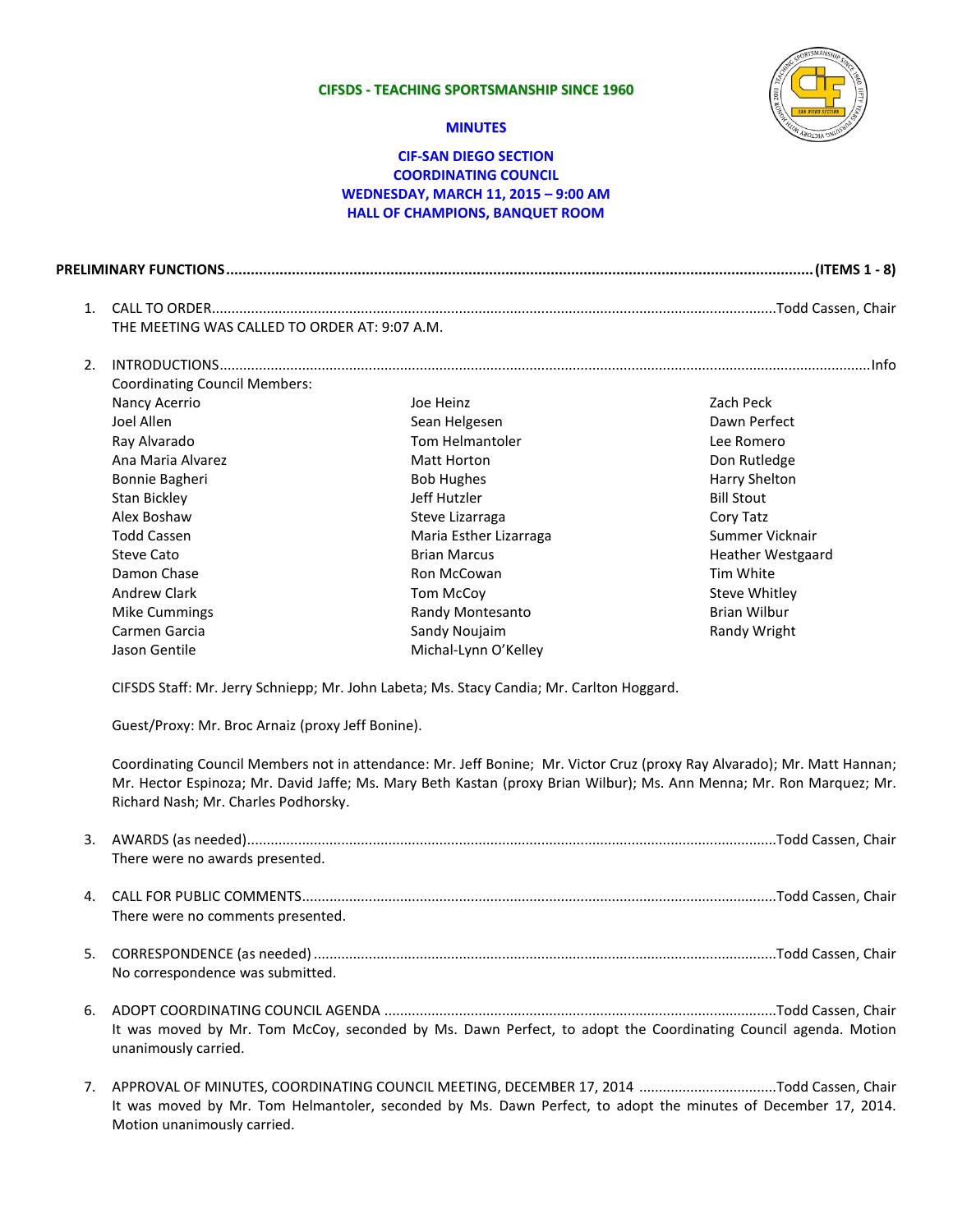#### 8. CONFERENCE AND COMMITTEE ANNOUNCEMENTS

- Grossmont Conference, Brian Wilbur Mr. Wilbur thanked the CIF Commissioner, Jerry Schniepp for his efforts in creating/implanting competitive divisions for the section and its student athletes. Mr. Wilbur commended the section for a job well done.
- HSSOC, Bill Stout Mr. Stout reminded the Council of its current contract status with the officials associations; HSSOC is in the middle of its three (3) year contract. The next HSSOC meeting will be taking place at the conclusion of today's council meeting, March 11.
- Athletic Directors Representative, Damon Chase Mr. Chase informed the council of the California Athletic Directors Conference meeting taking place on April 23-26, 2015, Reno, Nevada. The 2015-2016, CSADA Conference will take place in San Francisco.

## **ACTION ITEMS .................................................................................................................................................................(ITEMS 9-10)**

### 9. **New School Membership Application, Bonsall High School, Tim Heck**

The review and approval of the new school membership application, Bonsall High School.

It was moved by Ms. Carmen Garcia, seconded by Mr. Tom Helmantoler, to approve the New School Membership Application of Bonsall High School as presented. This item will be submitted for board action on April 22, 2015.

The recommending bodies of the Coordinating Council voted on the above item # 9 as follows:

Ayes**\_\_37\_\_**Noes\_\_**0**\_\_\_ Absent**\_\_8\_\_\_**Abstain**\_\_0\_\_\_** Decision: **MOTION CARRIED**

**Ayes**: 37 Council members in favor. Motion unanimously carried.

10. **Guajome Park Academy's Move to Coastal Conference, Coastal Conference, Conference President, Matt Hannan** The review and approval of Guajome Park Academy's move to the Coastal Conference.

It was moved by Mr. Jeff Hutzler, seconded by Mr. Tom Helmantoler, to approve Guajome Park Academy's Move to the Coastal Conference as presented. This item will be submitted for board action on April 22, 2015.

The recommending bodies of the Coordinating Council voted on the above item # 10 as follows:

Ayes**\_\_37\_\_**Noes\_\_**0**\_\_\_ Absent**\_\_8\_\_\_**Abstain**\_\_0\_\_\_** Decision: **MOTION CARRIED**

**Ayes**: 37 Council members in favor. Motion unanimously carried.

### **COORDINATING COUNCIL FIRST READ/ACTION ITEM INFORMATION....................................** Todd Cassen, Chair **(NONE SUBMITTED)**

**FIRST READINGS ............................................................................................................................................................(ITEMS 11-18)**

11. **CIFSDS No-Contact Penalty Revision, Commissioner, Jerry Schniepp**  The proposal of the CIFSDS No-Contact Penalty Revision.

This item was presented for first read and will be resubmitted for Coordinating Council action on May 6, 2015.

12. **Coordinating Council and Board of Managers Representatives, Commissioner, Jerry Schniepp**  The proposal of the Coordinating Council and Board of Managers Representatives.

This item was presented for first read and will be resubmitted for Coordinating Council action on May 6, 2015.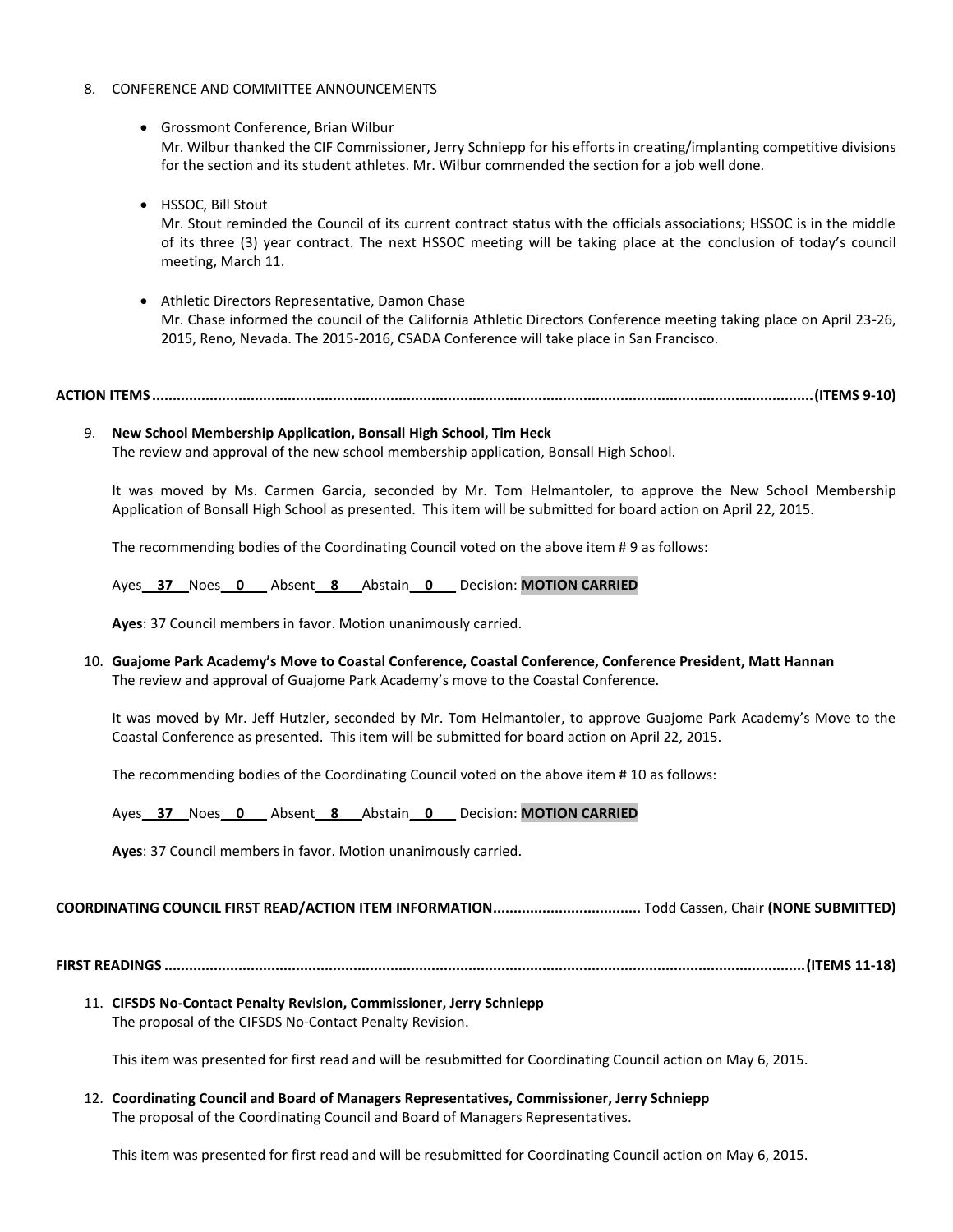13. **Elimination of Article VII.1 A.8., Enrollment Cap in Division V Football, Commissioner, Jerry Schniepp**  The proposal of the Elimination of Article VII.1 A.8., Enrollment Cap in Division V Football.

This item was presented for first read and will be resubmitted for Coordinating Council action on May 6, 2015.

14. **New State Football Playoff Language Proposal, Commissioner, Jerry Schniepp**  The proposal of the New State Football Playoff Language Proposal.

This item was presented for first read and will be resubmitted for Coordinating Council action on May 6, 2015.

15. **CIFSDS, Bylaw 502.1, Approved Dual Athletic Contest Revision, Assistant Commissioner, John Labeta** The proposal of the CIFSDS Approved Dual Athletic Contest Revision.

This item was presented for first read and will be resubmitted for Coordinating Council action on May 6, 2015.

16. **New School Membership Application, West Shores High School, Luis A. Martinez** The proposal of the new school membership application, West Shores High School.

This item was presented for first read and will be resubmitted for Coordinating Council action on May 6, 2015.

17. **Southern Conference Re-leaguing Proposal, Southern Conference, Conference President, Tim White**  The re-leaguing proposal of the Southern Conference for the 2015-2016 school year.

This item was presented for first read and will be resubmitted for Coordinating Council action on May 6, 2015.

18. **City Conference Football Re-leaguing Proposal, City Conference, Conference President, Bruce Ward** The football re-leaguing proposal of the City Conference for the 2015-2016 school year.

This item was presented for first read and will be resubmitted for Coordinating Council action on May 6, 2015.

## **COMMISSIONER'S INFORMATION ITEMS .....................................................................................................................(ITEMS 19-22)**

19. Battle of the Fans Results, Assistant Commissioner, John Labeta

Mr. Labeta informed the Council of the first ever Batlle of the Fans competition winner. Mr. Labeta congratulated San Marcos High School for a job well done. On the site visits, the CIF Administration (Mr. Jerry Schniepp, Mr. John Labeta, Mr. Jim Esterbrooks, and Ms. Allie Wagner, KUSI) believed SMHS had a positive student-athlete fan base (Blue Crew); administration; audio visual support; choreographing of school community; SMHS went beyond the section's expectation of the contest. Mr. Labeta thanked KUSI for their outstanding job and part in supporting the contest. Mr. Labeta commended the additional three (3) finalists (La Costa Canyon, Mission Hills; and University City High School) on a job well done with their schools submission. He looks forward to having more competitive competition at next year's contest.

20. Winter Championships, Commissioner, Jerry Schniepp

Mr. Schniepp informed the Council on the well-attended winter championships in the sport of boys and girls basketball; boys and girls soccer; boys wrestling (Holtville, Del Norte, San Ysidro, Mission Hills and Southwest High School); girls wrestling (Rancho Buena Vista); and girls water polo (Coogan Pool). The Basketball Championships were hosted/played at USD, Jenny Craig Pavilion (Div. Open- Div. IV). In the sport of soccer the championships were hosted/played at Mesa College (Div. Open, I, and III), and Madison (Div. II, IV, and V). Mr. Schniepp commended the section's host schools efforts towards the success of the championships; divisons are creating more competitive contests.

21. Power Rankings Update, Assistant Commissioner, John Labeta

Mr. Labeta informed the Council regarding the well-attended Powers Rankings meeting of February 2, 2015, that took place for coaches and administrators interested in asking questions or learning more about the rankings. The section understands the importance of being open to re-evaluating the process; making improvements; welcoming suggestions that benefit the whole section, not just a team or division. Mr. Labeta encourages Conferences to contact the section Commissioners with any questions.